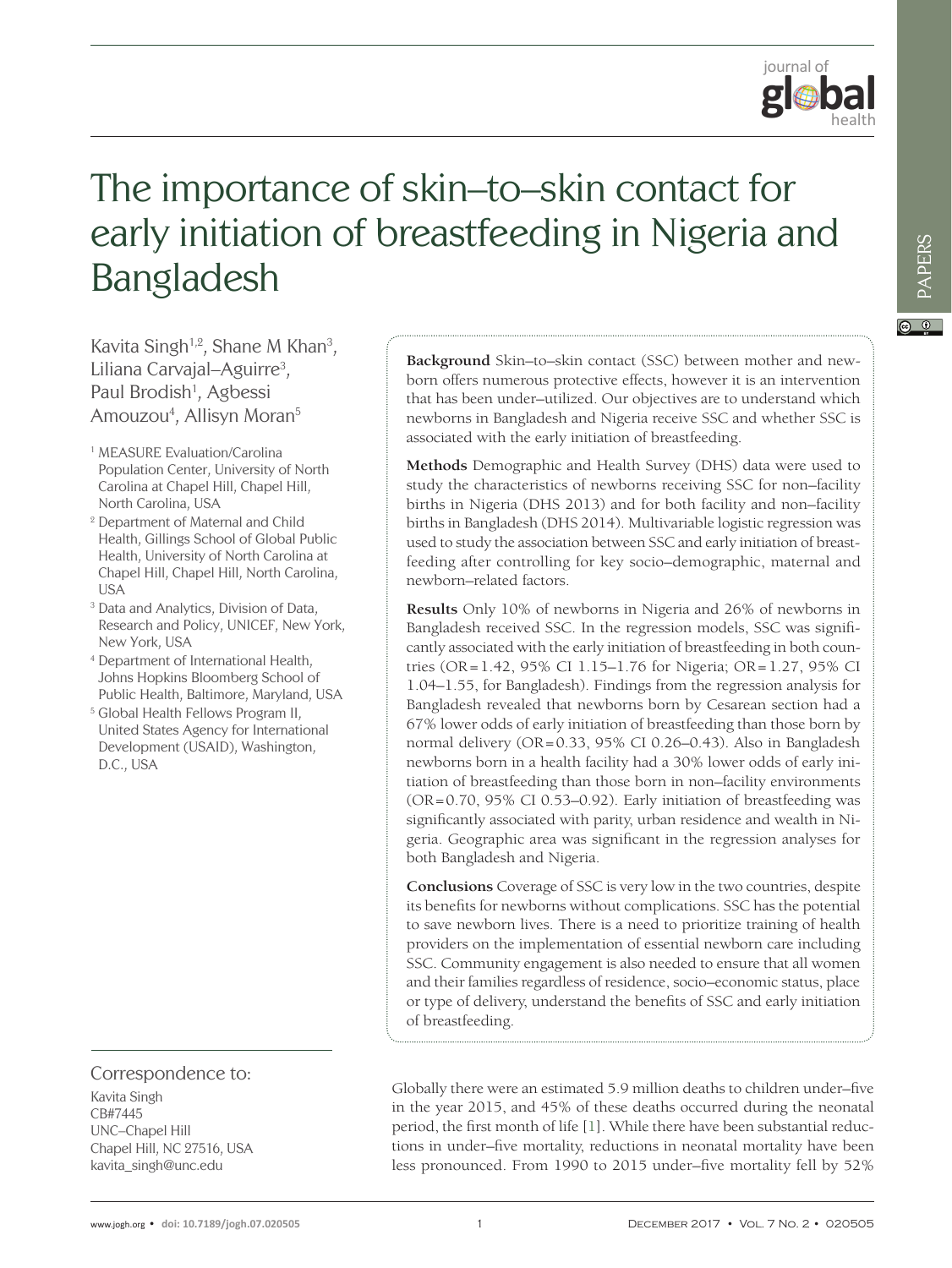PAPERS

compared to 42% for neonatal mortality [[1](#page-7-0)]. The main causes of under–five mortality are now prematurity, pneumonia; and intrapartum–related conditions including birth asphyxia [[2](#page-7-1)]. Notably two of the top three main causes of death occur either exclusively in the neonatal period (birth asphyxia) or mostly in the neonatal period (prematurity), while pneumonia is a cause of death for both neonates and children 1–59 months. The global health community has provided specific recommendations on essential newborn care (ENC), which refers to care provided to the newborn within the first moments to days of life [[3](#page-7-2)]. Components of ENC include thermal care, early and exclusive breastfeeding, appropriate cord care and monitoring/early treatment for low birth weight or sick newborns. ENC is intended to enable countries to protect newborns through the implementation of simple, yet, life–saving interventions.

The ENC interventions focused on thermal care are intended to ensure that newborns do not develop hypothermia (state of being too cold) or hyperthermia (state of being too hot). Newborns regulate temperature less effectively and lose heat more easily compared to adults. These issues are intensified for low birth weight and premature newborns [[4](#page-7-3)]. Interventions for thermal care include immediate drying, delayed bathing, head covering and skin–to–skin contact (SSC), which is the placement of a naked newborn baby prone on the mother's bare chest soon after birth [[5\]](#page-7-4). The mother and baby may be covered loosely with a blanket or cloth, preferable pre–warmed [[6](#page-7-5)]. The newborn baby should remain in that position until the end of the first successful breastfeeding [[5](#page-7-4),[7](#page-7-6)]. In addition to providing warmth, SSC also has numerous other benefits including improved attachment between mother and newborn [[8](#page-7-7)–[10](#page-7-8)] and the reduction of infant stress [[5,](#page-7-4)[11](#page-7-9),[12\]](#page-7-10). A Cochrane Review of randomized trials including mother–baby dyads, found that SSC at birth was associated with breastfeeding at one to four months post–birth with a risk ratio of 1.25. A total of 13 trials, composing of 702 mother–baby dyads, were included in the review for the breastfeeding outcomes [[5](#page-7-4)]. Despite the benefits and the simplicity of SSC as a natural intervention, over time it became common practice to separate newborns from their mothers after delivery often due to routine procedures [[5](#page-7-4),[13](#page-8-0)[–5\]](#page-8-1). In 2012, the American Academy of Pediatrics stated that many maternal and newborn assessments can be done during SSC or can be delayed until after the critical SSC period, so long as the mother and newborn do not have any complications [[16\]](#page-8-2).

There is an increased focus on newborn health interventions among the global health community and recently some large–scale household surveys have included measures of such interventions. The use of population–based data are important, as it can provide some indication of how well a country is implementing SSC in real–life settings. Data on SSC are only currently available from a few household surveys, most recently the Nigeria Demographic and Health Survey (DHS) 2013 [[17](#page-8-3)] and the Bangladesh DHS 2014 [[18](#page-8-4)]. These two countries together accounted for 12% of the world's neonatal deaths [[1](#page-7-0)].

The first objective of this analysis is to assess the level of practice of SSC in Nigeria and Bangladesh and to examine the characteristics of newborns who are receiving SSC. Understanding SSC by key factors is essential in efforts to improve coverage of this intervention. The second objective is to determine whether SSC is associated with the early initiation of breastfeeding, defined as breastfeeding within the first hour of life. Early initiation of breastfeeding is an important outcome to study for several reasons. First milk or colostrum is rich in protective factors including antibodies and vitamin A, and early breastfeeding is a pivotal step towards longer–term and exclusive breastfeeding [[19](#page-8-5)]. Trials in Nepal and Ghana have found that early initiation of breastfeeding could prevent 19% and 22%, respectively, of neonatal deaths [[20](#page-8-6),[21](#page-8-7)].

## METHODS

#### Data sources

We used data from the 2013 Nigeria DHS and the 2014 Bangladesh DHS. The DHS are a source of nationally representative data for monitoring socio–economic and health indicators at the population level. In sampled households women age 15–49 are eligible to participate, but in some countries, such as Bangladesh, only ever–married women 15–49 are eligible to participate. The sample is based on a stratified two–stage cluster design. The first stage is the sample enumeration area (SEA), and the second stage is a list of households from each SEA. The samples are representative at the national, urban/rural residence and regional levels. For both Nigeria and Bangladesh we restricted our sample to women with a live birth. For Nigeria the question on SSC was asked of the most recent birth in the past five years for non–facility births only. For Bangladesh the question on SSC was asked of the most recent birth in the past three years for both facility and non–facility births. (The specific questions are described in the section on the key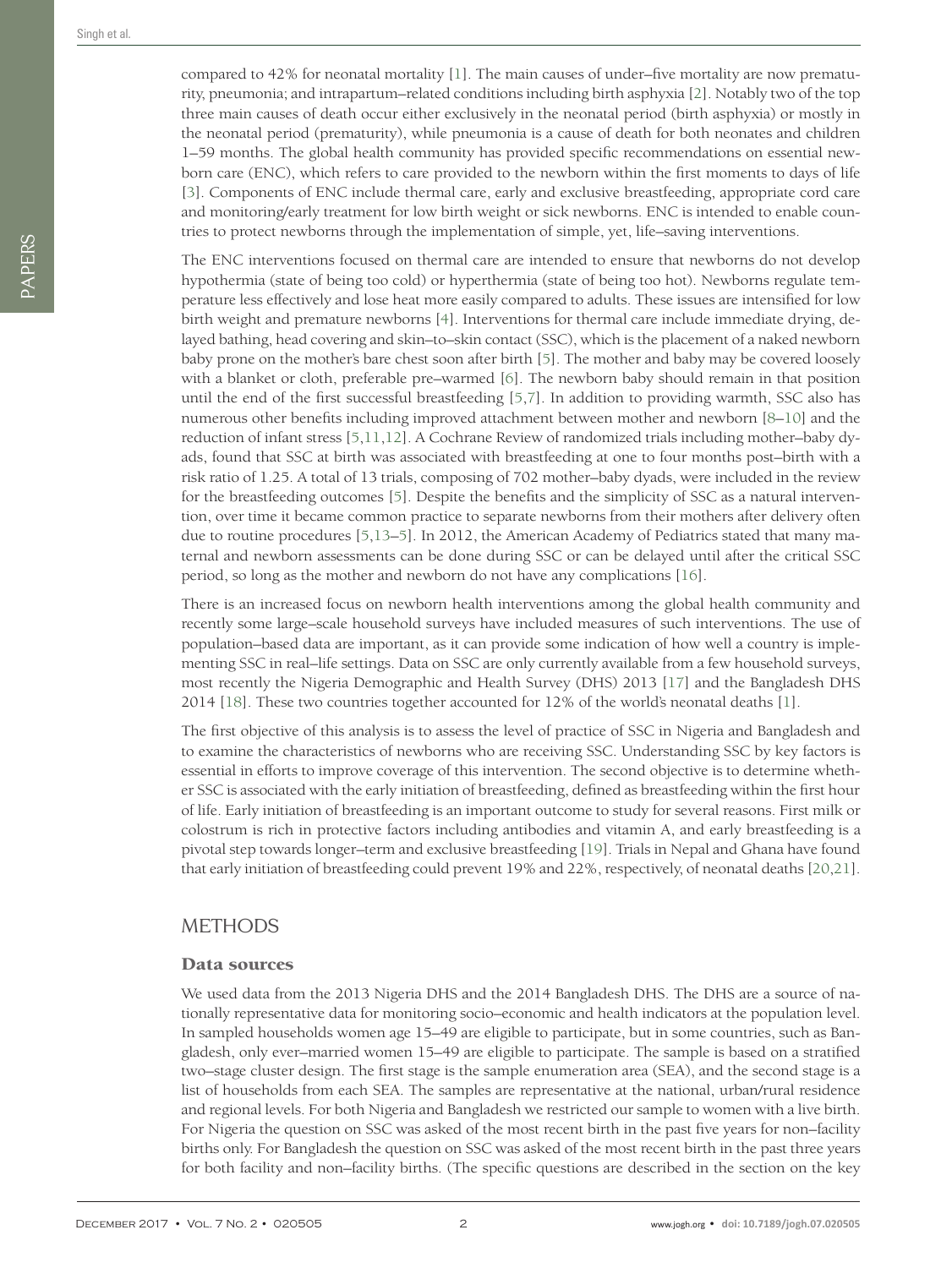independent variable.) The sample sizes were 11966 mother–newborn pairs in Nigeria and 4444 mother–newborn pairs in Bangladesh.

#### Outcome variable

The dependent variable was early initiation of breastfeeding, defined as breastfeeding within one hour of birth. The question was worded the same in both Bangladesh and Nigeria: *How long after birth did you first put (NAME) to the breast?*

The variable was coded as "0" if more than 1 hour and "1" if one hour or less.

#### Key independent variable

The key independent variable was a dichotomous indicator of SSC for the most recent birth in the past three (Bangladesh) or five (Nigeria) years. The questions were slightly different between the two surveys as shown below.

Nigeria (non–facility births only): *Was (Name) placed on your belly/breast before delivery of the placenta?*

Bangladesh (facility and non–facility births): *After the birth was (Name) put directly on the bare skin of your chest?*

Another difference is that in Bangladesh the interviewers were trained to show the respondent a picture of the SSC position.

#### Control variables

Several maternal health variables were studied including mother's age in years by the following age groups: 15–19, 20–24, 25–34, 35+; education (none, primary, secondary or higher); current marital status (married, not married) and parity (1, 2–3, 4+). The analysis included two socio–economic variables – urban residence and wealth quintile and a demographic variable–subnational region of residence (which were zones for Nigeria and divisions for Bangladesh). Several delivery–rated factors were studied including Cesarean delivery (yes/no: Bangladesh only); facility delivery (yes/no Bangladesh only; facility vs non–facility) and type of delivery attendant [skilled birth attendant (SBA) vs unskilled birth attendant]. SBA was defined as a doctor, nurse or midwife in accordance with the global definition. We included mother's perceptions of her baby's birthweight (small, average, large, large) to understand any differentials in SSC by perceived size of the baby.

#### Analysis

The analysis was carried out separately for each country. Bivariate analyses (using Pearson  $\chi^2$  test) compared several control variables for mothers reporting SSC immediately after birth to those who did not. In multivariate logistic regressions, early breastfeeding was regressed on SSC, controlling for all of the maternal and infant–related variables mentioned in the section above.

## RESULTS

**[Table 1](#page-3-0)** shows column percentages of SSC by key characteristics of the mother and newborn in Nigeria. Only about 10% of mothers (1217/12265) reported SSC, and there was little difference between mothers whose newborns received SSC and mothers whose newborns did not receive SSC. However, there was one significant difference. Newborns who were perceived to be large were significantly more likely to experience SSC than smaller newborns. About 55% of the newborns who received SSC were perceived to be large, compared to 29% and 16% for those perceived to be average and small, respectively.

**[Table 2](#page-4-0)** shows column percentages of SSC by key characteristics for the Bangladesh sample. Overall, about 26% of mothers (1210/4586) reported SSC with their newborn, and once again there was little difference between mothers whose newborns received SSC vs those that did not. The only significant finding was that newborns of parity 2–3 were significantly more likely to have experienced SSC with their mothers compared to newborns of parity one and higher parity. Of the newborns receiving SSC 50% were of parity 2–3 compared to 39% for newborns of parity one and 11% for newborns of parity 4 and higher. This finding, however was only significant at *P*<0.10.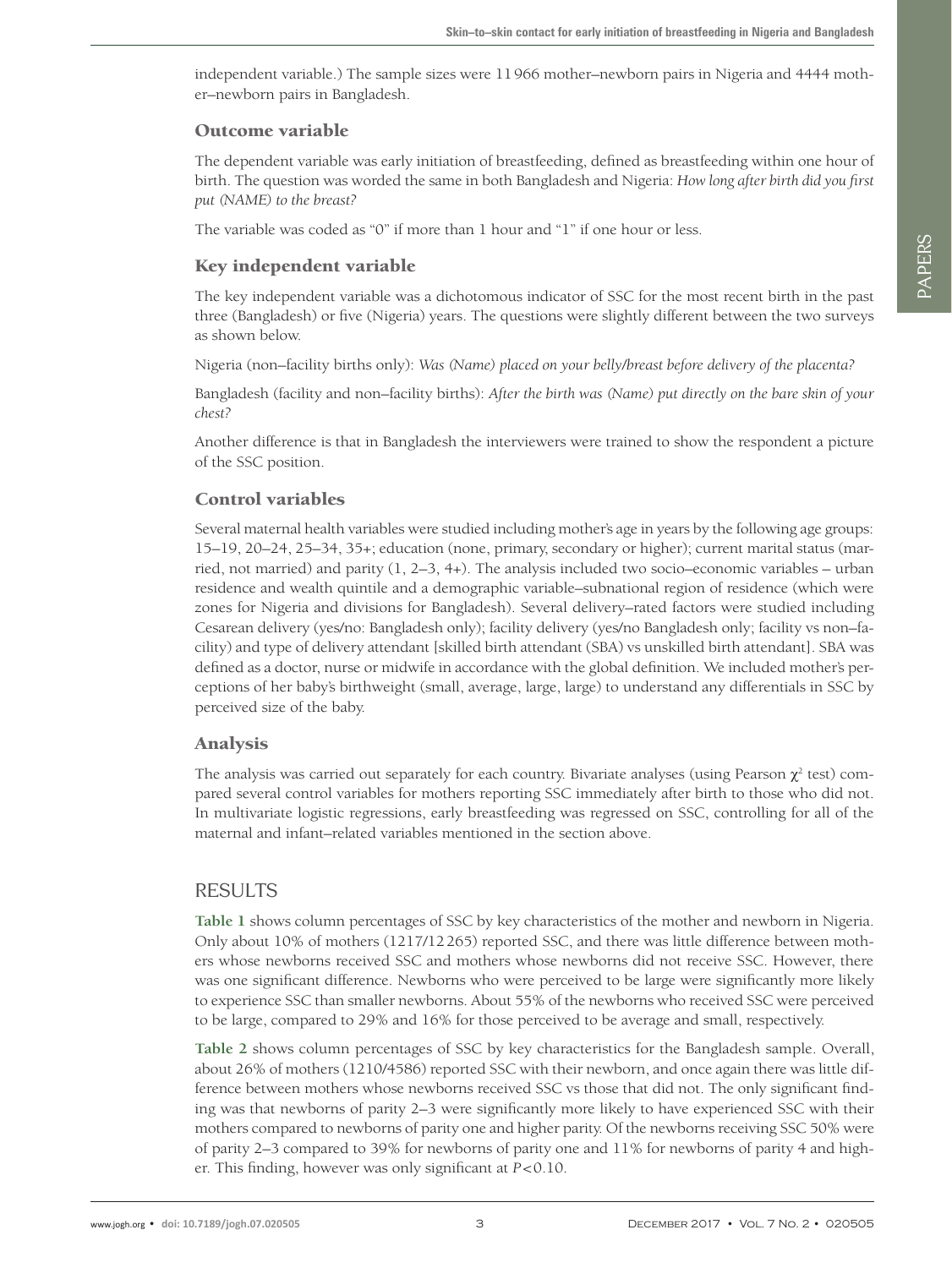|                            | SKIN-TO-SKIN CONTACT |             |      |                |        |             |         |
|----------------------------|----------------------|-------------|------|----------------|--------|-------------|---------|
|                            |                      | <b>Yes</b>  |      | N <sub>o</sub> |        | Total       |         |
|                            | 10%                  | $(n=1217)$  | 90%  | $(n=11048)$    | 100.0% | $(N=12265)$ |         |
| Mother's age:              | $\%$                 | $\mathbf n$ | $\%$ | $\mathbf n$    | $\%$   | $\mathbf n$ |         |
| $15 - 19$                  | 7.9                  | 96          | 7.7  | 850            | 7.7    | 946         |         |
| $20 - 24$                  | 20.3                 | 248         | 20.9 | 2305           | 20.8   | 2551        |         |
| $25 - 34$                  | 45.2                 | 551         | 44.9 | 4964           | 45.0   | 5515        |         |
| 35-49                      | 26.6                 | 323         | 26.5 | 2929           | 26.5   | 3249        |         |
| Parity:                    |                      |             |      |                |        |             |         |
| 1                          | 13.8                 | 168         | 14.6 | 1616           | 14.6   | 1784        |         |
| $2 - 3$                    | 26.4                 | 321         | 29.2 | 3223           | 28.9   | 3545        |         |
| $4+$                       | 59.8                 | 728         | 56.2 | 6204           | 56.5   | 6932        |         |
| Mother's education:        |                      |             |      |                |        |             |         |
| None                       | 70.3                 | 856         | 68.2 | 7538           | 68.5   | 8394        |         |
| Primary                    | 17.8                 | 217         | 17.0 | 1877           | 17.1   | 2093        |         |
| Secondary+                 | 11.8                 | 144         | 14.8 | 1633           | 14.5   | 1774        |         |
| Zone:                      |                      |             |      |                |        |             |         |
| North Central              | 16.3                 | 198         | 11.1 | 1227           | 11.6   | 1425        |         |
| North East                 | 33.8                 | 412         | 20.4 | 2253           | 21.7   | 2665        |         |
| North West                 | 42.9                 | 523         | 52.6 | 5809           | 51.6   | 6332        |         |
| South East                 | 1.2                  | 14          | 2.7  | 297            | 2.5    | 312         |         |
| South South                | 4.1                  | 50          | 7.3  | 806            | 7.0    | 856         |         |
| South West                 | 1.7                  | 21          | 5.9  | 651            | 5.5    | 672         |         |
| Residence:                 |                      |             |      |                |        |             |         |
| Urban                      | 18.7                 | 228         | 20.4 | 2263           | 20.3   | 2486        |         |
| Rural                      | 81.3                 | 990         | 79.6 | 8785           | 79.7   | 9775        |         |
| Wealth:                    |                      |             |      |                |        |             |         |
| Poorest                    | 38.6                 | 470         | 34.8 | 3843           | 35.2   | 4313        |         |
| Second                     | 27.2                 | 331         | 29.8 | 3294           | 29.6   | 3624        |         |
| Middle                     | 18.2                 | 221         | 18.6 | 2057           | 18.6   | 2279        |         |
| Fourth                     | 11.5                 | 140         | 11.8 | 1300           | 11.7   | 1438        |         |
| Richest                    | 4.6                  | 56          | 5.0  | 553            | 4.9    | 606         |         |
| Estimated size at birth:   |                      |             |      |                |        |             |         |
| Small                      | 16.0                 | 193         | 18.0 | 1973           | 17.8   | 2167        |         |
| Average                    | 29.4                 | 355         | 42.2 | 4630           | 40.9   | 4985        |         |
| Large                      | 54.7                 | 662         | 39.9 | 4378           | 41.3   | 5040        | < 0.001 |
| Attendant at delivery:     |                      |             |      |                |        |             |         |
| Doctor/midwife/Nurse       | 5.5                  | 67          | 3.8  | 417            | 4.0    | 484         |         |
| Unskilled provider/friend/ | 94.5                 | 1141        | 96.2 | 10588          | 96.0   | 11729       |         |

<span id="page-3-0"></span>**Table 1.** Skin-to-skin contact by key characteristics in Nigeria: Last non–facility birth in past five years (survey–weighted column percentages and counts)

**[Table 3](#page-5-0)** shows results from regression analyses of early breastfeeding on SSC, controlling for key characteristics of mothers and newborns. In both Nigeria and Bangladesh, SSC was associated with significantly increased odds of early breastfeeding, controlling for all other variables in the models. The odds of early breastfeeding was 42% for newborns receiving SSC in Nigeria and 27% for newborns receiving SSC in Bangladesh (odds ratio (OR)=1.42, 95% confidence interval (CI) 1.15–1.76; OR=1.27, 95% CI 1.04– 1.55, respectively). Also, in Nigeria several maternal demographic variables were associated with increased odds of early breastfeeding. Newborns of parity 2 or 3 had a 23% increased odds of SSC than newborns of parity 1 (OR=1.23, 95% CI 1.02–1.50). Compared to North Central, the referent region, the odds of early breastfeeding were significantly lower for newborns in North West, South East and Southwest. Newborns from wealthier households were significantly more likely to experience early breastfeeding than newborns from the very poorest households. The odds ranged from 30% to 59% depending on the specific wealth quintile.

The results for Bangladesh indicated that Cesarean delivery was associated with a 67% lower odds of early breastfeeding (OR=0.33, 95% CI 0.26–0.43), and facility delivery was associated with a 30% lower

family member/other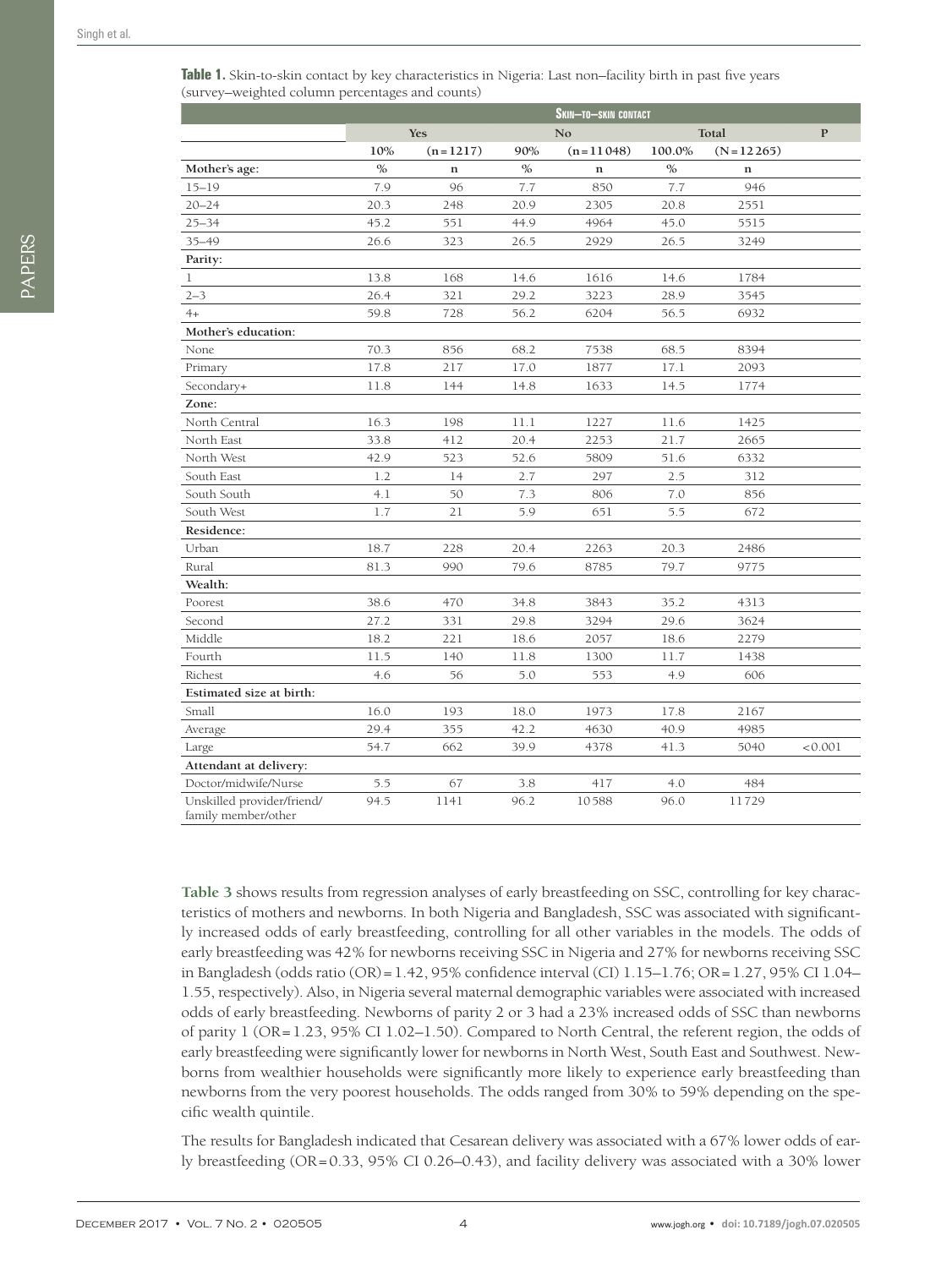odds of early breastfeeding (OR=0.70, 95% CI 0.53–0.92). There were also two significant effects for division. Compared to the referent division, Barisal, residence in Rangpur was associated with a 50% higher odds of early breastfeeding (OR=1.50, 95% CI 1.03–2.17) and in Sylhet with a 42% higher odds of early breastfeeding (OR=1.42, 95% CI 1.02–1.96).

|                            | <b>SKIN-TO-SKIN CONTACT</b> |             |      |             |        |             |              |
|----------------------------|-----------------------------|-------------|------|-------------|--------|-------------|--------------|
|                            |                             | <b>Yes</b>  |      | No          |        | Total       | $\, {\bf P}$ |
|                            | 26%                         | $(n=1210)$  | 84%  | $(n=3376)$  | 100.0% | $(N=4586)$  |              |
| Mother's age:              | $\%$                        | $\mathbf n$ | $\%$ | $\mathbf n$ | $\%$   | $\mathbf n$ |              |
| $15 - 19$                  | 19.7                        | 238         | 21.3 | 718         | 20.9   | 957         |              |
| $20 - 24$                  | 33.2                        | 401         | 33.7 | 1138        | 33.6   | 1540        |              |
| $25 - 34$                  | 41.9                        | 506         | 38.7 | 1305        | 39.5   | 1812        |              |
| $35 - 49$                  | 5.2                         | 63          | 6.3  | 214         | 6.0    | 277         |              |
| Parity:                    |                             |             |      |             |        |             |              |
| $\mathbf{1}$               | 38.5                        | 465         | 40.1 | 1352        | 39.6   | 1818        |              |
| $2 - 3$                    | 50.3                        | 609         | 45.1 | 1524        | 46.5   | 2132        |              |
| $4+$                       | 11.2                        | 136         | 14.8 | 500         | 13.9   | 636         | < 0.1        |
| Mother's education:        |                             |             |      |             |        |             |              |
| None                       | 11.8                        | 143         | 15.1 | 508         | 14.2   | 651         |              |
| Primary                    | 28.6                        | 346         | 27.7 | 936         | 28.0   | 1283        |              |
| Secondary+                 | 59.6                        | 721         | 57.2 | 1931        | 57.8   | 2652        |              |
| Division:                  |                             |             |      |             |        |             |              |
| Barisal                    | 6.1                         | 74          | 5.7  | 192         | 5.8    | 267         |              |
| Chittagong                 | 17.5                        | 212         | 23.4 | 791         | 21.9   | 1003        |              |
| Dhaka                      | 40.2                        | 486         | 33.6 | 1135        | 35.4   | 1621        |              |
| Khulna                     | 8.6                         | 104         | 7.7  | 259         | 7.9    | 363         |              |
| Rajshahi                   | 9.0                         | 109         | 10.5 | 353         | 10.1   | 462         |              |
| Rangpur                    | 9.5                         | 114         | 9.8  | 332         | 9.7    | 446         |              |
| Sylhet                     | 9.1                         | 110         | 9.3  | 314         | 9.2    | 424         |              |
| Residence:                 |                             |             |      |             |        |             |              |
| Urban                      | 26.2                        | 317         | 26.1 | 881         | 26.1   | 1198        |              |
| Rural                      | 73.8                        | 893         | 73.9 | 2495        | 73.9   | 3388        |              |
| Wealth:                    |                             |             |      |             |        |             |              |
| Poorest                    | 22.1                        | 268         | 21.6 | 730         | 21.8   | 997         |              |
| Second                     | 17.6                        | 213         | 19.5 | 659         | 19.0   | 872         |              |
| Middle                     | 19.7                        | 238         | 18.7 | 632         | 19.0   | 870         |              |
| Fourth                     | 22.0                        | 266         | 20.0 | 675         | 20.5   | 942         |              |
| Richest                    | 18.6                        | 225         | 20.2 | 680         | 19.7   | 905         |              |
| Estimated size at birth:   |                             |             |      |             |        |             |              |
| Small                      | 22.7                        | 275         | 18.9 | 637         | 19.9   | 912         |              |
| Average                    | 65.5                        | 793         | 67.9 | 2291        | 67.3   | 3084        |              |
| Large                      | 11.7                        | 142         | 13.2 | 447         | 12.8   | 589         |              |
| Delivery location:         |                             |             |      |             |        |             |              |
| Home                       | 58.0                        | 701         | 62.8 | 2121        | 61.6   | 2822        |              |
| Health facility            | 38.6                        | 466         | 34.8 | 1175        | 35.8   | 1641        |              |
| Public                     | $15.5*$                     | 187         | 12.1 | 409         | 13.0   | 596         |              |
| Private                    | $23.1*$                     | 279         | 22.7 | 767         | 22.8   | 1046        |              |
| Other                      | 3.4                         | 41          | 2.4  | 80          | 2.6    | 121         |              |
| Attendant at delivery:     |                             |             |      |             |        |             |              |
| Doctor/midwife/nurse       | 33.3                        | 402         | 31.7 | 1064        | 32.1   | 1465        |              |
| Unskilled provider/friend/ | 66.7                        | 803         | 68.3 | 2293        | 67.9   | 3096        |              |
| family member/other        |                             |             |      |             |        |             |              |
| Caesarean delivery:        |                             |             |      |             |        |             |              |
| Yes                        | 23.3                        | 281         | 24.2 | 817         | 24.0   | 1099        |              |
| No                         | 76.7                        | 928         | 75.8 | 2558        | 76.0   | 3486        |              |
|                            |                             |             |      |             |        |             |              |

<span id="page-4-0"></span>

| Table 2. Skin–to–skin contact by key characteristics in Bangladesh: last birth in past three years (survey–weighted |  |  |
|---------------------------------------------------------------------------------------------------------------------|--|--|
| column percentages and counts)                                                                                      |  |  |

\*Percentages of total deliveries.

**Contract Contract**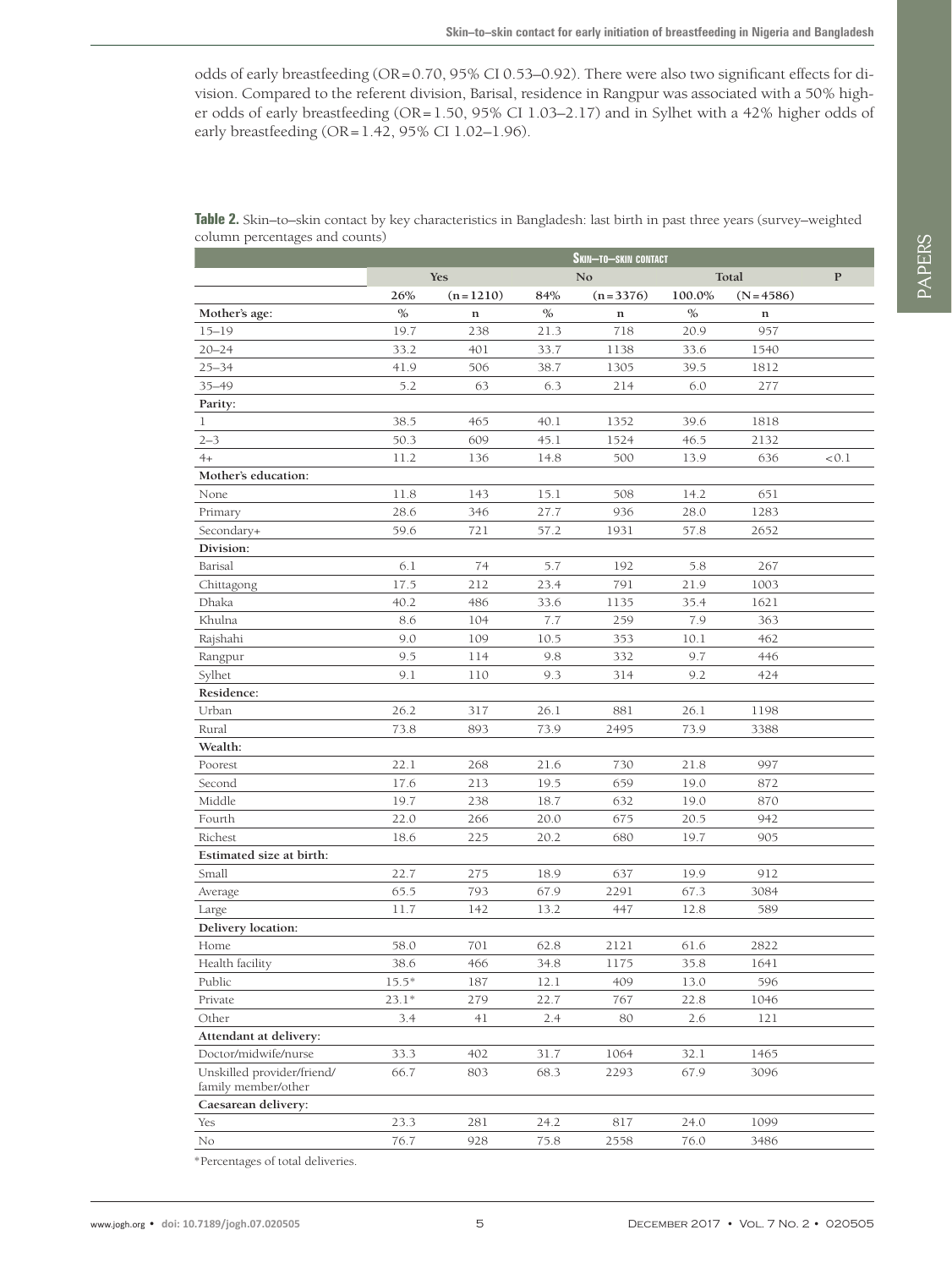<span id="page-5-0"></span>

| <b>CHARACTERISTIC</b>                            | NIGERIA (N = 11 419) |              | <b>BANGLADESH (<math>N = 4262</math>)</b> |              |  |
|--------------------------------------------------|----------------------|--------------|-------------------------------------------|--------------|--|
| Predictor variable                               | <b>OR</b>            | 95% CI       | <b>OR</b>                                 | 95% CI       |  |
| Skin-to-skin contact                             | 1.42#                | 1.15, 1.76   | $1.27*$                                   | 1.04, 1.55   |  |
| Delivery characteristics                         |                      |              |                                           |              |  |
| Facility delivery:                               |                      |              |                                           |              |  |
| No                                               | NA                   |              | 1.00                                      |              |  |
| Yes                                              |                      |              | $0.70*$                                   | 0.53, 0.92   |  |
| Caesarean delivery:                              |                      |              |                                           |              |  |
| No                                               | NA                   |              | 1.00                                      |              |  |
| Yes                                              |                      |              | $0.33*$                                   | 0.26, 0.43   |  |
| Estimated size at birth:                         |                      |              |                                           |              |  |
| Small                                            | 1.00                 |              | 1.00                                      |              |  |
| Average                                          | 1.10                 | 0.94, 1.28   | 1.06                                      | 0.87, 1.31   |  |
| Large                                            | 1.08                 | 0.92, 1.26   | 0.96                                      | 0.68, 1.35   |  |
| Attendant at delivery:                           |                      |              |                                           |              |  |
| Unskilled provider/friend/family<br>member/other | 1.00                 |              | 1.00                                      |              |  |
| Doctor/midwife/nurse                             | 1.03                 | (0.78, 1.37) | 1.43                                      | 0.98, 2.09   |  |
| Maternal demographic characteristics             |                      |              |                                           |              |  |
| Age:                                             |                      |              |                                           |              |  |
| $15 - 19$                                        | 1.00                 |              | 1.00                                      |              |  |
| $20 - 24$                                        | 1.07                 | 0.86, 1.32   | 1.14                                      | 0.92, 1.42   |  |
| $25 - 34$                                        | 1.15                 | 0.92, 1.45   | 0.94                                      | 0.73, 1.20   |  |
| $35 - 49$                                        | 1.23                 | 1.02, 1.50   | 0.74                                      | 0.44, 1.25   |  |
| Parity:                                          |                      |              |                                           |              |  |
| $\mathbf{1}$                                     | 1.00                 |              | 1.00                                      |              |  |
| $2 - 3$                                          | $1.23*$              | 1.02, 1.50   | 1.08                                      | 0.90, 1.31   |  |
| $4+$                                             | 1.18                 | 0.95, 1.47   | 1.04                                      | 0.75, 1.43   |  |
| Zone/Division:                                   |                      |              |                                           |              |  |
| Nigeria Bangladesh                               |                      |              |                                           |              |  |
| North Central Barisal                            | 1.00                 |              | 1.00                                      |              |  |
| North East Chittago                              | 1.21                 | 0.95, 1.55   | 0.83                                      | 0.60, 1.14   |  |
| North West Dhaka                                 | $0.58*$              | 0.46, 0.73   | 1.15                                      | 0.80, 1.64   |  |
| South East Khulna                                | $0.45\dagger$        | 0.28, 0.71   | 0.81                                      | 0.57, 1.14   |  |
| South South Rajshahi                             | 0.92                 | 0.71, 1.18   | 1.22                                      | 0.88, 1.70   |  |
| South West Rangpur                               | $0.40*$              | 0.28, 0.57   | $1.50*$                                   | 1.03, 2.17   |  |
| Sylhet                                           |                      |              | $1.42*$                                   | (1.02, 1.96) |  |
| Residence:                                       |                      |              |                                           |              |  |
| Rural                                            | 1.00                 |              | 1.00                                      |              |  |
| Urban                                            | 1.91#                | 1.49, 2.43   | 0.85                                      | 0.67, 1.08   |  |
| Education:                                       |                      |              |                                           |              |  |
| None                                             | 1.00                 |              | 1.00                                      |              |  |
| Primary                                          | 1.07                 | 0.91, 1.26   | 0.90                                      | 0.66, 1.22   |  |
| Secondary+                                       | 1.05                 | 0.86, 1.28   | 0.86                                      | 0.65, 1.13   |  |
| Wealth:                                          |                      |              |                                           |              |  |
| Poorest                                          | 1.00                 |              | 1.00                                      |              |  |
| Second                                           | $1.30*$              | 1.08, 1.58   | 0.85                                      | 0.66, 1.10   |  |
| Middle                                           | $1.37*$              | 1.08, 1.75   | 0.93                                      | 0.70, 1.26   |  |
| Fourth                                           | 1.59†                | 1.20, 2.11   | 1.13                                      | 0.84, 1.52   |  |
| Richest                                          | $1.47*$              | 1.00, 2.16   | 1.06                                      | 0.75, 1.51   |  |
| Marital status:                                  |                      |              |                                           |              |  |
| Not married                                      | 1.00                 |              | 1.00                                      |              |  |
| Married                                          | 0.96                 | 0.76, 1.21   | 1.00                                      | 0.41, 2.44   |  |
| $*P < 0.05$ .                                    |                      |              |                                           |              |  |
| $+P0$ 01                                         |                      |              |                                           |              |  |

†*P*<0.01. ‡*P*<0.001.

PAPERS **PAPERS**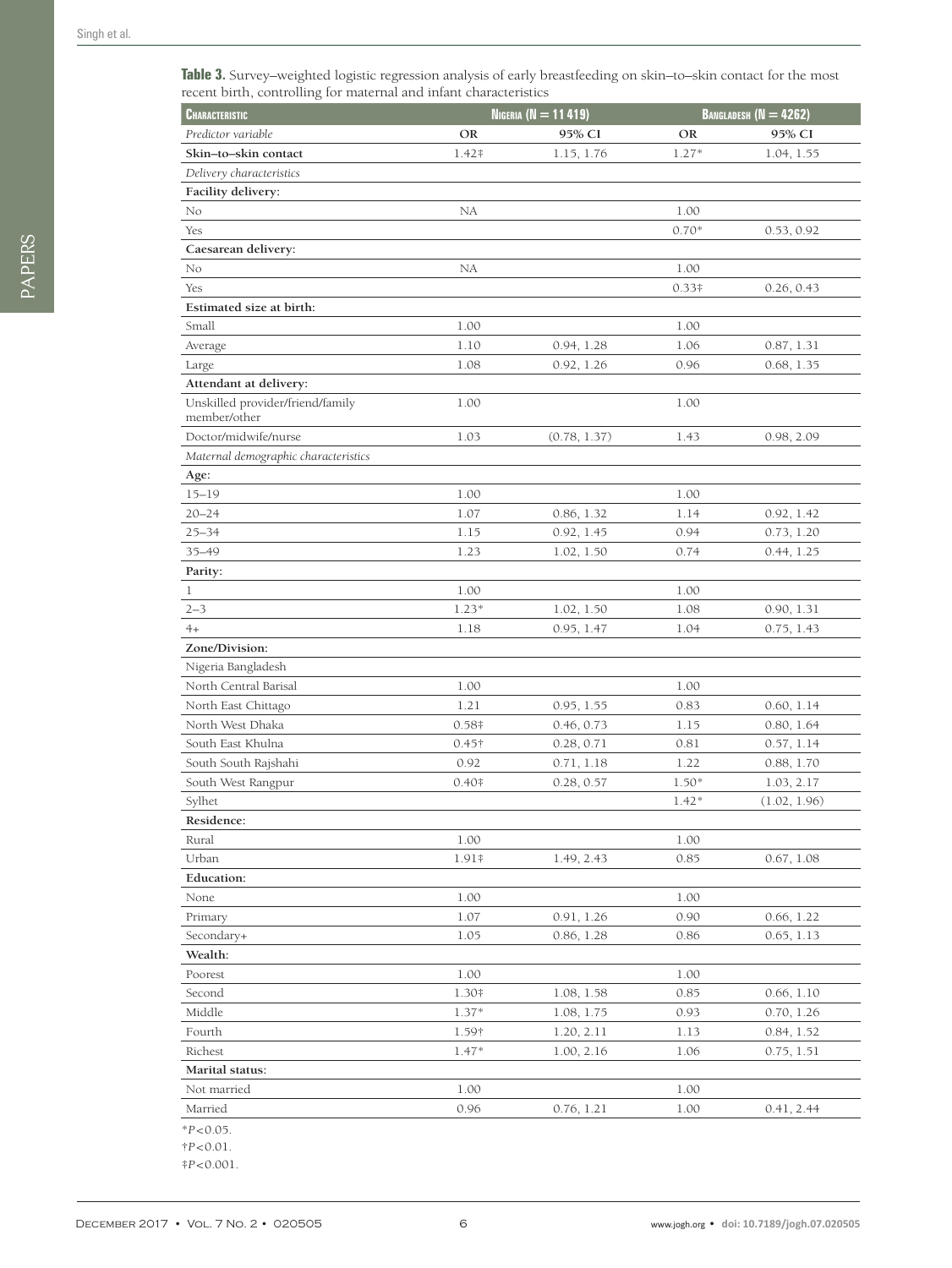## DISCUSSION

SSC is a natural intervention with numerous benefits, yet it is under–practiced as many mothers and newborns are separated after birth often due to routine procedures [[5](#page-7-4)[,13–](#page-8-0)[15\]](#page-8-1). SSC has been studied as part of trials, but this is the first analysis to use population–level data to look at coverage and factors related to coverage. Associations between SSC with the early initiation of breastfeeding were also studied given the numerous benefits of early breastfeeding, including reduced infant mortality [[20](#page-8-6)[,21](#page-8-7)]. SSC is also considered step 4 of 10 Steps to Successfully Breastfeeding promoted by the Baby Friendly Hospital Initiative [[22\]](#page-8-8).

In our study, we found low coverage of SSC in both Nigeria (10%) and Bangladesh (26%) and few differences between newborns receiving SSC and those not receiving SSC. Though an uncommon intervention, in the regression models SSC was significantly associated with early initiation of breastfeeding in both Nigeria and Bangladesh. Thus, our results support findings from trials indicating that SSC is associated with improved breastfeeding outcomes [[5](#page-7-4)] and specifically with early breastfeeding.

Another key finding from the first regression models was that in Bangladesh newborns born in a health facility were less likely to experience early breastfeeding than those born in non–facility environments. There are several plausible explanations for this finding. Some of the mothers and babies may have gone to the facility because of a complication, and this complication may have required separation beyond one hour. A second possible explanation involves health facility procedures, which often require the immediate separation of mother and newborns, which in turn prevents both SSC and early breastfeeding. Many maternal and newborn assessments can actually be done during SSC or can be delayed until after the critical SSC period, so long as the mother and newborn do not have any complications [[16](#page-8-2),[23](#page-8-9)–[25](#page-8-10)]. Findings from Bangladesh revealed that newborns of mothers who had a Cesarean section were significantly less likely to be breastfed early. Other studies have found the same results [[26](#page-8-11)[,27](#page-8-12)], but there is an increasing recognition that health facilities must implement protocols that allow mothers who have a Cesarean section to breastfeed early. The Baby Friendly Hospital Initiative recommends that SSC can actually begin in the operating theater (after a Cesarean section) when the mother is alert [[22](#page-8-8),[25](#page-8-10)].

Skilled delivery in a health facility is promoted as an essential strategy to improve both maternal and newborn health [[28](#page-8-13)[,29\]](#page-8-14). The ideal situation would be for women to deliver in a health facility with a SBA who can oversee SSC, as mother and baby should be monitored in case any complication or safety concerns should arise [[30](#page-8-15)].

Other significant findings from the regression analyses are also worthy to note. In both countries there were some differences by zone or division. In Nigeria the northern zones are generally poorer than the southern zones. However early breastfeeding was less common in the southern zones than in the North Central zone. A study by Berde and Yalcin also found variation in the early initiation of breastfeeding by zone [[31\]](#page-8-16). Our results from Bangladesh indicated that early breastfeeding was more common in Rangpur and Sylhet, the poorest divisions, compared to Barisal. A systematic review of early breastfeeding in South Asia also found geographic differences in the early initiation of breastfeeding within countries and also highlighted the influence of traditional practices, which may vary within countries [[32\]](#page-8-17). Another systematic review highlighted the importance of the knowledge and beliefs of family members, particularly for women who deliver at home [[33](#page-8-18)]. A study from Nepal attributed variations in early breastfeeding to many factors including socioeconomic factors, geographic terrain and the availability of formula [[34](#page-8-19)]. Our findings from Nigeria suggested that wealthier and urban women as well as those of parity 2 or 3, had increased odds of having their newborns initiate breastfeeding early. These women may have greater knowledge than their counterparts and some previous experience with breastfeeding. Perceived size at birth was not significant in our regression analyses, but other studies have found that low birthweight and premature newborns are less likely to be breastfed early than normal weight and term newborns [[32](#page-8-17)[,33](#page-8-18)]. Taken together, these comprehensive findings suggest that there is a need to ensure equitable diffusion of knowledge on the importance of early breastfeeding and SSC to all delivery attendants and to all women and families regardless of wealth, parity or geographic residence.

There are several limitations to this analysis. The questions on SSC were not the same for the two countries, and SSC was only asked to women who had a non–facility delivery in Nigeria. More broadly additional work may be needed to validate measures of SSC. A validation study by Blanc et al. 2016 [[35\]](#page-8-20) in Kenya found that questions on SSC (newborn placed against mother's chest after delivery and newborn was naked on skin, not wrapped in towel) did not perform well in terms of individual–level reporting accuracy and population–level accuracy. In this study women's reports before discharge were compared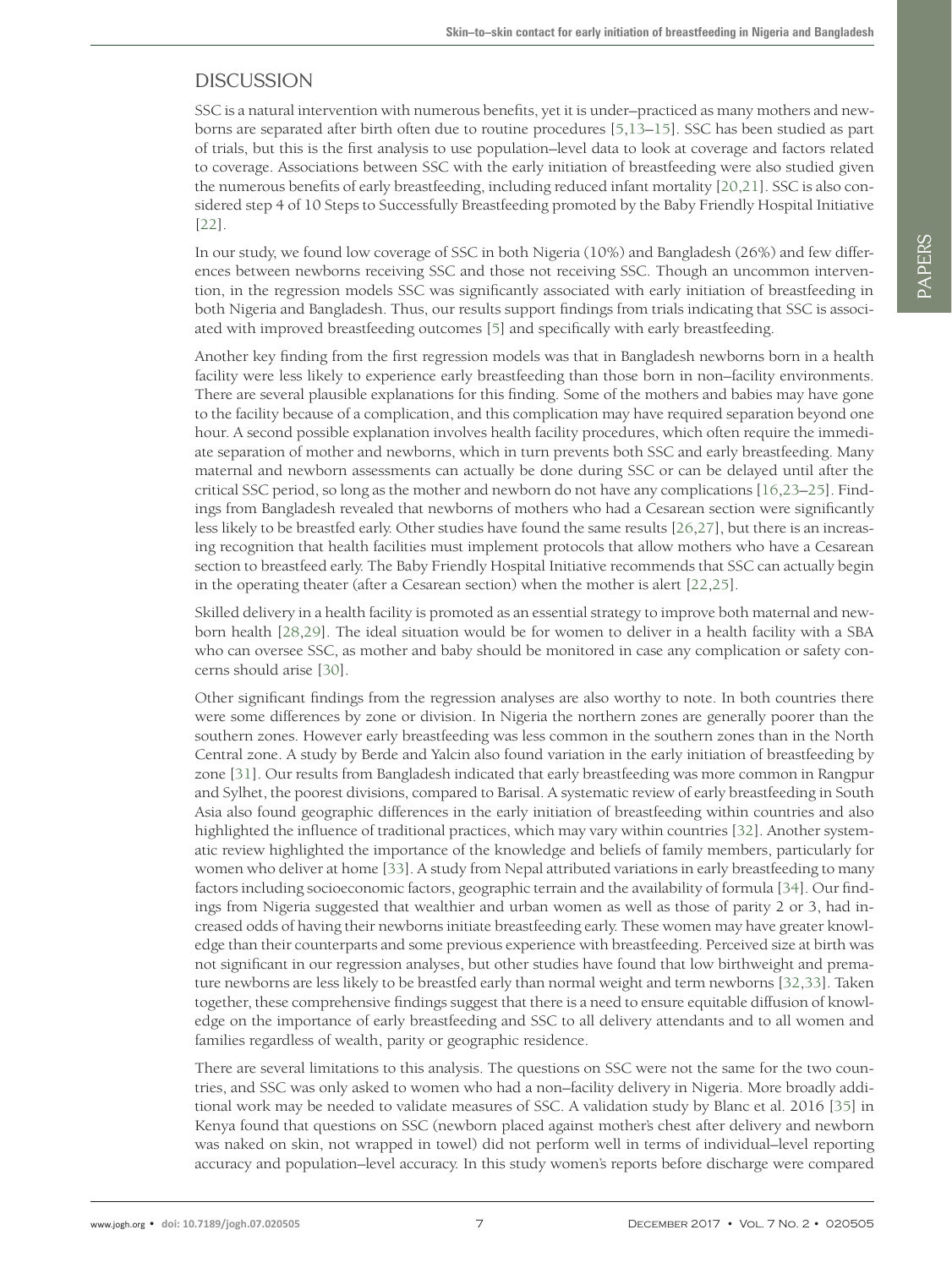to direct observation in two hospitals. However, Stanton et al. 2013 [[36](#page-8-21)] found that a question on SSC met the criteria for quality reporting in study in Mozambique, which compared women's reporting in household surveys (8 to 10 months after delivery) to direct observations. Further work may be needed on exact wording for questions on SSC and for appropriate probes. Another limitation is that the DHS data did not yield complete information on actual birthweight, which is often unknown for newborns who are born at home and not weighed. Also lacking were information on maternal and newborn complications as well as quality of care at the facilities and characteristics of providers. Recall bias could also be an issue in that mothers were asked to recall an event that occurred in a one–hour period. Some of the mothers had births several years (three to five) before the survey.

In terms of program recommendations, training of SBAs on proper thermal care for newborns including SSC is a key step in improving newborn health. The WHO's Essential Newborn Training Guide includes modules on thermal care including SSC [[6\]](#page-7-5). Manasyan et al. 2011 found this training to be cost–effective for midwives at first level health facilities in Zambia [[37](#page-8-22)]. Trainings will need to be done on a large scale to ensure that all healthy newborns, regardless of delivery type (vaginal vs Cesarean), size or socioeconomic status, receive SSC. At the same time community engagement is needed to enable more mothers and families to learn about the protective effects of SSC. More research is needed on exact timing of initiation of SSC, frequency and duration as well as measures to ensure SSC is as safe as possible [[5\]](#page-7-4). SSC is an intervention with the potential to save newborn lives.

**Acknowledgements:** We are grateful to the Carolina Population Center and its NIH Center grant (P2C HD050924) for general support.

**Disclaimers:** The views expressed are those of the authors and do not necessarily reflect the views of the United States Agency for International Development (USAID), the United States Government or those of UNICEF.

**Funding:** This study was carried out with support provided by the United States Agency for International Development (USAID) through MEASURE Evaluation (cooperative agreement AID–OAA–L–14–00004). The views expressed are not necessarily those of USAID or the United States government.

**Authorship declaration:** KS, SK, LCV and AA led the development of ideas for the paper. KS led the writing and analysis plan, and PB led the data management. SK, LCV, AA and AM provided substantial inputs and ideas into all drafts of the paper.

**Competing interests:** The authors have completed the Unified Competing Interest form at www.icmje.org/ coi\_disclosure.pdf (available on request from the corresponding author) and declare no competing interests.

- <span id="page-7-0"></span> 1 UNICEF. Levels and trends in under-five mortality. Estimates developed by the UN Interagency Group for Child Mortality Estimation. New York: UNICEF; 2015.
- <span id="page-7-1"></span> 2 WHO. MCEE-WHO methods and data sources for child causes of death 2000-2015. Global Health Estimates Technical Paper WHO/HIS/IER/GHE/2016.1 Geneva: WHO; 2016.
- <span id="page-7-2"></span>3 WHO. Every newborn: An action plan to end preventable deaths. Geneva:WHO; 2014.
- <span id="page-7-3"></span>4 WHO. Thermal Protection of the Newborn: A practical guide. The Safe Motherhood Initiative. Geneva: WHO; 1997.
- <span id="page-7-4"></span> 5 Moore ER, Anderson G, Bergman N, Doswell T. Early skin-to-skin contact for mothers and their healthy infants. Cochrane Database Syst Rev. 2012;5:CD003519. [Medline:22592691](https://www.ncbi.nlm.nih.gov/entrez/query.fcgi?cmd=Retrieve&db=PubMed&list_uids=22592691&dopt=Abstract)
- <span id="page-7-5"></span> 6 WHO. Essential newborn care training module. 2010. Available: http://www.who.int/maternal\_child\_adolescent/documents/newborncare\_course/en/. Accessed: 6 February 2017.
- <span id="page-7-6"></span> 7 Widström AM, Lilja G, Aaltomaa-Michalias P, Dahllöf A, Lintula M, Nissen E. Newborn behaviour to locate the breast when skin-to-skin: a possible method for enabling early self-regulation. Acta Paediatr. 2011;100:79-85[. Medline:20712833](https://www.ncbi.nlm.nih.gov/entrez/query.fcgi?cmd=Retrieve&db=PubMed&list_uids=20712833&dopt=Abstract) [doi:10.1111/j.1651-2227.2010.01983.x](https://doi.org/10.1111/j.1651-2227.2010.01983.x)
- <span id="page-7-7"></span> 8 Nahidi F, Tavafian SS, Heidarzadeh M, Hajizadeh E, Montazeri A. The Mother-Newborn Skin-to-Skin Contact Questionnaire (MSSCQ): development and psychometric evaluation among Iranian midwives. BMC Pregnancy Childbirth. 2014;14:85[. Medline:24564830](https://www.ncbi.nlm.nih.gov/entrez/query.fcgi?cmd=Retrieve&db=PubMed&list_uids=24564830&dopt=Abstract) [doi:10.1186/1471-2393-14-85](https://doi.org/10.1186/1471-2393-14-85)
- 9 Saastad E, Ahlborg T, Froen JF. Low maternal awareness of fetal movement is associated with small for gestational age infants. J Midwifery Womens Health. 2008;53:345-52. [Medline:18586188](https://www.ncbi.nlm.nih.gov/entrez/query.fcgi?cmd=Retrieve&db=PubMed&list_uids=18586188&dopt=Abstract) [doi:10.1016/j.jmwh.2008.03.001](https://doi.org/10.1016/j.jmwh.2008.03.001)
- <span id="page-7-8"></span>10 Mikiel-Kostyra K, Mazur J, Bołtruszko I. Effect of early skin-to-skin contact after delivery on duration of breastfeeding: a prospective cohort study. Acta Paediatr. 2002;91:1301-6. [Medline:12578285](https://www.ncbi.nlm.nih.gov/entrez/query.fcgi?cmd=Retrieve&db=PubMed&list_uids=12578285&dopt=Abstract) [doi:10.1111/j.1651-2227.2002.tb02824.x](https://doi.org/10.1111/j.1651-2227.2002.tb02824.x)
- <span id="page-7-9"></span>11 Thukral A, Sankar MJ, Agarwal R, Gupta N, Deorari AK, Paul VK. Early skin-to-skin contact and breastfeeding behaviors in term neonates: A randomized controlled trial. Neonatology. 2012;102:114-9. [Medline:22699241](https://www.ncbi.nlm.nih.gov/entrez/query.fcgi?cmd=Retrieve&db=PubMed&list_uids=22699241&dopt=Abstract) [doi:10.1159/000337839](https://doi.org/10.1159/000337839)
- <span id="page-7-10"></span>12 Bornstein MH. Sensitive periods in development: Structural characteristics and casual intrepretations. Psychol Bull. 1989;105:179-97[. Medline:2648441](https://www.ncbi.nlm.nih.gov/entrez/query.fcgi?cmd=Retrieve&db=PubMed&list_uids=2648441&dopt=Abstract) [doi:10.1037/0033-2909.105.2.179](https://doi.org/10.1037/0033-2909.105.2.179)

PAPERS